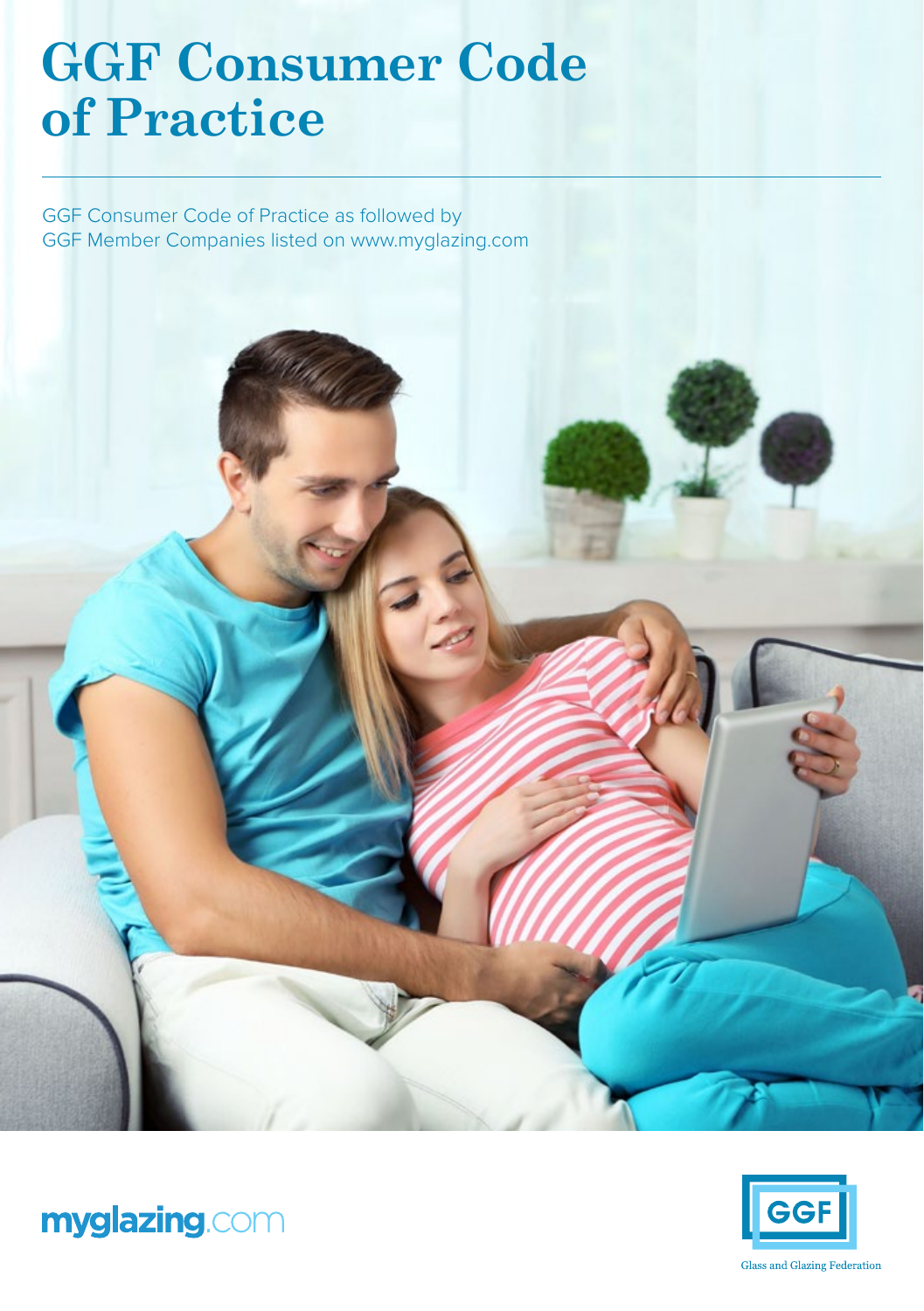### SECTION A **Scope**

# SECTION B **Core Principles**

- **1** This consumer code covers the activities of code member companies with respect to all aspects of business with consumers, either direct or through sales showrooms, from the initial promotion to after sales service.
- **2** This consumer code covers the above activities with regard to home improvement products, including but not limited to glazing, replacement windows and doors, conservatories, roofline, driveways, flat roofing, plus renewable energy products (specifically small scale heat or power generating systems).
- **3** It is mandatory for code member companies to comply with this Consumer Code of Practice at all times when dealing with consumers. For this code a consumer is defined as a private individual who has personally entered into a contract with a code member, and is acting for purposes wholly or mainly outside that individual's trade, business, craft or profession.
- **4** Code members are to make consumers aware of this code via advertising, leaflets, information on their own website, or a link to the consumer leaflets section of publications featured on the GGF consumer website www. myglazing.com, where a free copy of the code may be downloaded.

#### **1 Advertisements will be legal, decent, honest and truthful.**

They will comply with the requirements of the Advertising Standards Authority.

They will comply with all other relevant statutory requirements, such as the Unfair Contract Terms provisions of the Consumer Rights Act, the Companies (Trading Disclosures) Regulations 2008 and the Consumer Credit (Advertisements) Regulations 2004 (as amended).

Code members are to ensure that advertisements displayed on their websites contain correct and accurate information.

**2 The company will give the consumer clear, helpful and adequate sales information.**

> They will do their best to help the consumer understand what they can expect if they enter into a contract with the company. The salesperson should encourage the consumer to ask questions and ask for more information if they are in any doubt. Members will have a range of literature available explaining their products, including leaflets from the GGF.

#### **3 Telephone canvassing**

If the company undertakes unsolicited telephone canvass calls, they will ensure that such calls are not made to consumers registered with the Telephone Preference Scheme and will do so by having in place screening mechanisms to prevent that contact, unless explicitly invited to call by a consumer.

When making unsolicited telephone canvass calls, the company will provide the correct Calling Line Identification (i.e. a valid telephone number which is not premium rate) to which the consumer may make a return call.

#### Members will also comply with the Privacy and Electronic Communications (EC Directive) Regulations 2003, following the Guide issued on this by the Information Commissioner's Office (www.ico.org.uk).

#### **4 Direct mail**

If the company undertakes direct mail, they will be registered as a member of the Mailing Preference Scheme for protection of consumers and will abide by its rules.

#### **5 Door to door canvassing**

If the company undertakes door to door canvassing, they will support the Trading Standards "no cold calling stickers" initiative, and will abide by a statement by consumers not to be door canvassed when they display the Trading Standards sticker on their door, or display any other clearly worded notice that they do not wish to be door canvassed.

If a consumer lives in a properly established, maintained and clearly signed "no cold calling zone" or "cold calling control zone" then the company must not door canvass in such zones. Where a door canvasser inadvertently enters a "no cold calling zone" and this is pointed out then they should apologise and leave immediately.

#### **6 Vulnerable consumers**

A separate detailed Guide to dealing with vulnerable consumers is issued to code members. A short summary is listed below.

Companies will take the necessary effort and time to make sure that vulnerable consumers understand all aspects of signing a contract for goods and services. Where appropriate, members must suggest the involvement of a trusted friend or relative.

Vulnerable consumers are those whose circumstances put them at risk of making an incorrect or inappropriate decision, or who are at risk of receiving inferior goods or services. Vulnerable consumers include but are not limited to those:

- With a physical (or mental) disability or health problems
- Who are elderly
- With poor literacy or numeracy skills
- Who are purchasing something at a time of particular stress or distress
- Whose first language is not English, and English is the only language in which sales material is available

In addition, companies are prohibited from generating sales enquiries or new orders from the creation, obtaining, distribution, maintenance or use of lists of specific consumers that are susceptible to responding to cold calling approaches.

#### **7 Contracts are fair and clear**

Contracts will comply with the Unfair Contract Terms provisions of the Consumer Rights Act. Consumers are welcome to ask for an explanation of any part of the contract which they do not understand, however the Member is to offer consumers an explanation of the contract terms, both pre-contract and after the sale.

#### **8 Customer service – dealing effectively with enquiries from consumers**

Companies must have efficient user-friendly procedures in place to ensure that any enquiries from consumers are dealt with speedily and effectively. The initial response or acknowledgement to the consumer's enquiry is to be within two weeks from when the enquiry is received.

### SECTION B **Core Principles**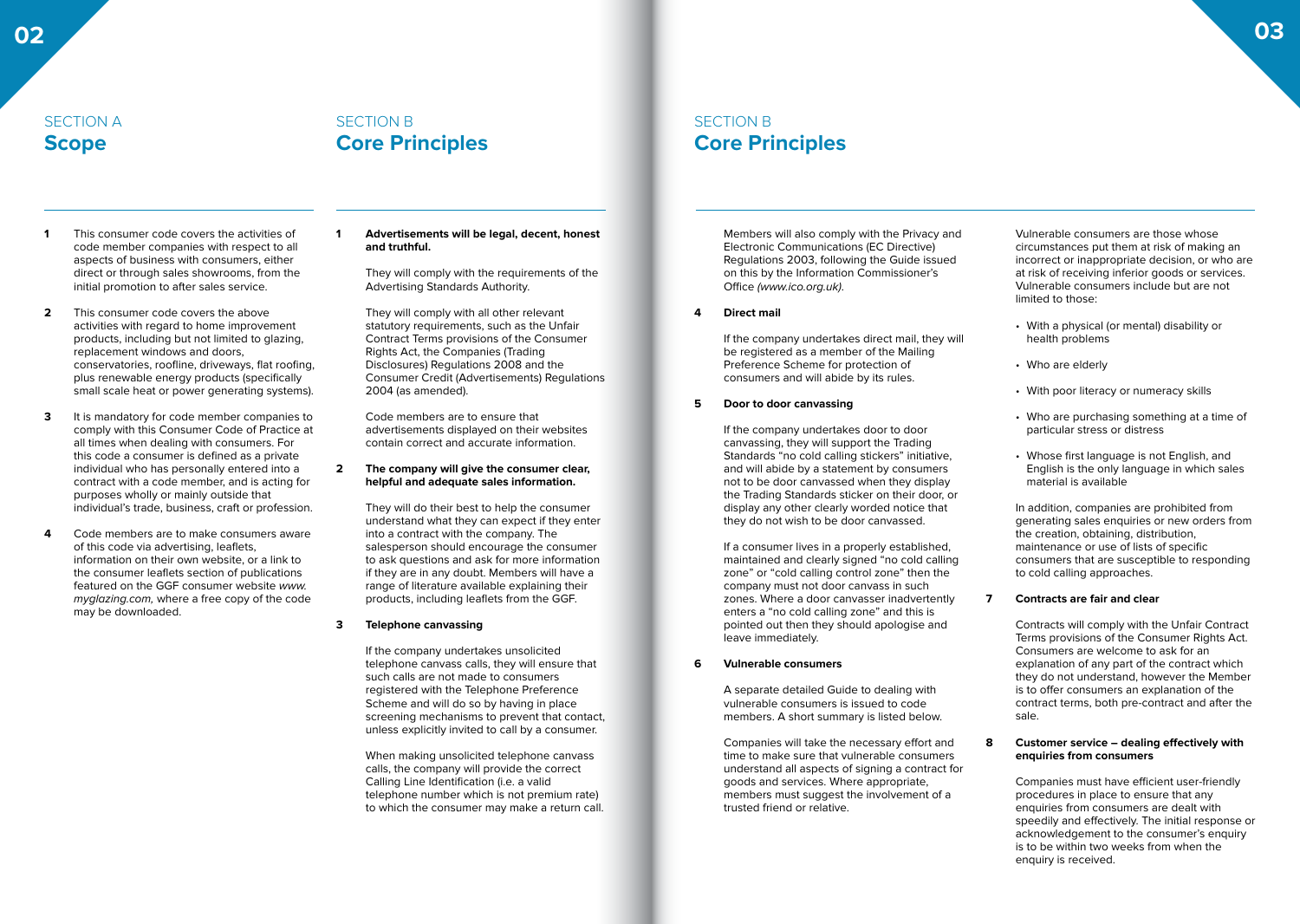### SECTION B **Core Principles**

#### **9 Companies will have an effective complaints handling system**

The GGF would like all consumers to be satisfied with the service of member companies. However, if the consumer is not they should contact the company using the details that the company has provided to them. The company will do its best to sort out the problem.

Companies will initially respond to or acknowledge the consumer's complaint within two weeks from when the complaint was received.

Companies must publicise to consumers key elements of their accessible complaints handling system in their point of sale, pre-contract material and contractual material. The key elements must include:

- Full written contact details
- Any reasonable information the consumer must provide
- Reasonable timescales for dealing with and agreeing what the resolution of the complaint is
- Details of the GGF's conciliation scheme in the unlikely event that the company is unable to resolve the complaint with the complainant

Consumers may need the assistance of others with more expertise and experience of dealing with a complaint. Companies must therefore provide the same level of cooperation to an intermediary (for example, a consumer advisory body or relative) who acts on behalf of a complainant who has their authority as they would offer to the complainant themselves.

#### **10 Unresolved complaints**

In the unlikely event that the company is not able to resolve the consumer's problem, the consumer or company can approach the Conciliation Manager at the Glass and Glazing Federation at 54 Ayres Street London SE1 1EU, who have a free conciliation scheme. Details can be sent by post or by email to conciliation@ggf.org.uk.

If a complaint is not able to be resolved by the Federation's Conciliation Scheme, then a low-cost independent alternative dispute resolution (ADR) service is available. The consumer may choose to opt for this service when at least 56 calendar days have elapsed since their complaint was first raised.

The Federation offers this service through The Glazing Arbitration Scheme (TGAS), operated by the Centre for Effective Dispute Resolution (CEDR). Details of this scheme and cost are available from the TGAS website, www.tgas. org.uk, and on the GGF consumer website www.myglazing.com under the section "Resolving a dispute". The scheme shall be able to take into account possible breaches of this Consumer Code of Practice where relevant to the complaint.

**11 Core principle**

All code member companies will conduct and operate to the standards described in this code and in other consumer leaflets provided by the GGF. The member company must assist the GGF with any issues raised by any of the member's customers.

### SECTION C **The Sale**

#### **1 Customer relations**

Sales staff of member companies will treat consumers with respect and courtesy at all times and will behave in a manner which reflects the integrity of the GGF. Sales staff will always produce evidence of identification.

#### **2 Advice to customers**

Companies will give consumers the best advice they can about their product range with regard to their needs and the various choices available. Consumers should be encouraged to ask for more information if they are in any doubt.

#### **3 Pre-contractual information**

Companies must make accurate and adequate pre-contractual information available to consumers that enables them to make an informed purchase decision.

The pre-contractual information given must comply with the Consumer Contracts Regulations 2013 and must include as a minimum:

- Information about the main characteristics of the products
- Details of the trader's name and geographical postal address
- Information on key contract terms
- Pricing information showing the total price and a breakdown where appropriate, showing VAT charges, any credit charges by compliance with the Consumer Credit Act, and any other costed items and whether optional or mandatory

#### • Information about delivery and payment

- Information about withdrawal or cancellation rights
- Information about complaint procedures
- Information about after-sales procedures and telephone helplines
- Information about security of deposit and stage payments by the GGF Deposit Indemnity Scheme

Pre-contractual information must be available in writing and provided to consumers on request.

The salesperson must check that the consumer understands the contract and answers any questions they may have about the contract before signing, including any issues relating to credit.

#### **4 Promotion of products and services**

Companies will promote their products and services based on their strengths and not on their competitors "weaknesses".

#### **5 Sales presentations in consumers' homes**

It is recognised that modern home improvement products and renewable energy products have varying degrees of efficiency, insulation and quality, and are complex goods. The Federation therefore requires that companies must take the appropriate time and effort to fully explain and discuss with consumers the products on offer and the various choices available within those products. This will enable the salesperson to answer all queries that consumers may have in order that they may make an informed decision.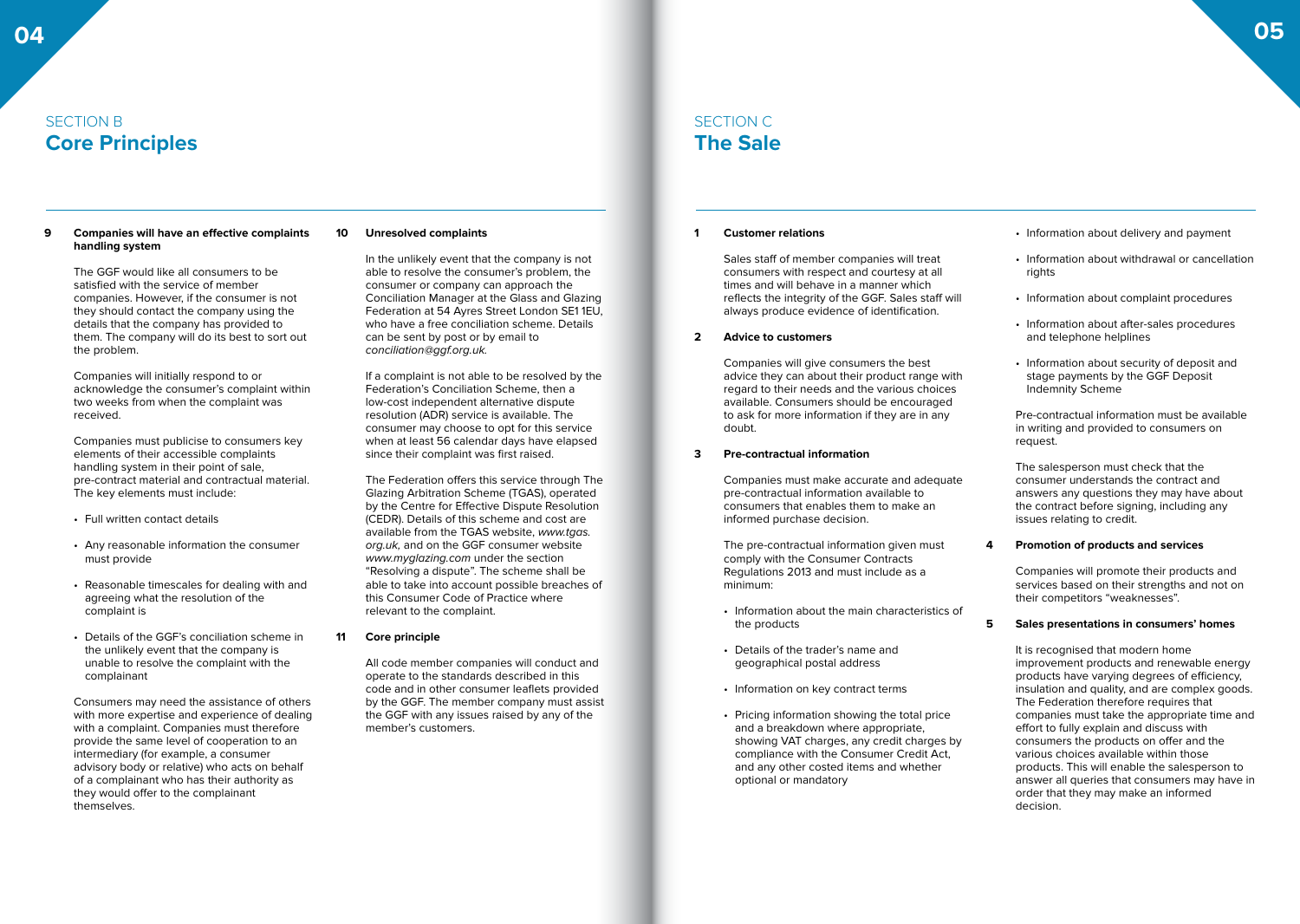### SECTION C **The Sale**

It is however important that the salesperson must not outstay their welcome. Where the sales presentation or price negotiations need to be extended past a period of four hours, then the salesperson will record the consumer's agreement and the reason why to stay longer, or respect a request from the consumer to return on a later date to complete them. Similarly, the consumer will respect a request from the salesperson to suspend the visit and return on a later date.

In addition, the time of day of the presentation must be taken into account, so a presentation may need to be suspended due to meal time or bedtime in the consumer's home depending on the circumstances. In these cases, the four hour time limit may not be appropriate.

#### **6 Companies must not use any high-pressure selling techniques**

Companies must not engage in any high pressure selling techniques whilst dealing with consumers in their own homes. Examples would be:

- Repeatedly visiting or contacting a consumer, even if they have indicated that they do not want the goods or services on offer
- Refusing to leave a consumer's home when asked; the company's salesperson must leave immediately in such cases
- Claiming that the salesperson faces financial difficulty or will lose their job if they don't achieve a sale
- Stating inflated prices for goods and services above those of the company's price list, then offering discounts or "special one day offer prices" which are not true; only genuine discounts agreed by the company must be applied
- Befriending vulnerable consumers in order to sell them goods or services at a later date
- Frightening consumers into buying goods or services by telling them that they are at risk unless they buy the company's goods or services, when they are not
- Making false or misleading energy saving claims
- Making false statements that the company is affiliated to Police or Local Authority initiatives when they are not
- Exerting pressure on the consumer to waive their right to a cooling-off period
- **7 Cancellation of contracts:**

#### **Cancellation of contracts negotiated by distance or away from business premises**

- The consumer has the right to cancel the contract if he/she wants to:-
- Products such as windows which are made to measure and to the consumer's specific options and requirements are exempt from the right to cancel under the Consumer Contracts Regulations 2013. However under this Consumer Code the member company will provide the consumer with a right to cancel without charge up to 7 calendar days after the date of the contract
- Products which are not made to measure – in addition to the right to cancel without charge up to 7 calendar days from the date of contract, the consumer has a right to cancel the contract up to 14 calendar days after the date of delivery
- This right can be exercised by delivering or sending a cancellation notice to the company within the time periods indicated
- The consumer may use the cancellation form provided with the contract if they so wish
- The notice of cancellation is deemed to be served as soon as it is posted or sent; or in the case of an electronic communication from the day it is sent
- The consumer may be required to pay for the goods or services supplied if the performance of the contract has begun with the consumer's express written agreement before the end of the cancellation period
- Any related credit agreement will be automatically cancelled if the contract for goods or services is cancelled

#### **Cancellation of contracts negotiated on business premises**

There are no statutory cancellation rights for consumers when buying on business premises. The consumer should therefore refer to the specific clause in their contract with the company.

#### **8 Security for deposits**

If the consumer pays the company a deposit or stage payments, these will be protected by the GGF's Deposit Indemnity Scheme via GGF Fund Ltd, on the terms set out in a leaflet available from the GGF, or this can be viewed in the "Free Deposit Protection" section of the GGF's consumer website www.myglazing.com.

The company must make the consumer aware of deposit protection as part of pre-contractual information.

#### **9 Financial commitment**

Company sales staff will do their best to ensure that consumers understand the financial commitment they are taking on when they sign a contract with a company. The consumer must be made aware of the full costs of the order to check that they can afford it. Consumers should not hesitate to ask any questions if they are in any doubt.

Companies offering credit finance to consumers will be registered with the Financial Conduct Authority (FCA), and comply with the Consumer Credit Act and with FCA Rules.

#### **10 Disclosure of confidential information**

Companies will not disclose or make use of any confidential information that consumers give them, without their express consent (or to comply with Section 35 of the DPA 1998 "Disclosures required by law or made in connection with legal proceedings etc").

#### **11 Sales of renewable energy products**

Companies which sell renewable energy products (specifically small scale heat or power generating systems) must be MCS (Microgeneration Certification Scheme) certified. The MCS covers the technical and process standards for installers of small scale heat and power generators, and such standards for the products themselves.

In accordance with MCS Microgeneration Installation Standard MCS 001, companies must provide consumers with system performance predictions for the products prior to a contract being signed. In addition, it is important for companies to understand the financial incentives (such as feed-In Tariffs for Solar PV) available in this market, how they apply in specific situations, and give consumers the correct advice.

### SECTION C **The Sale**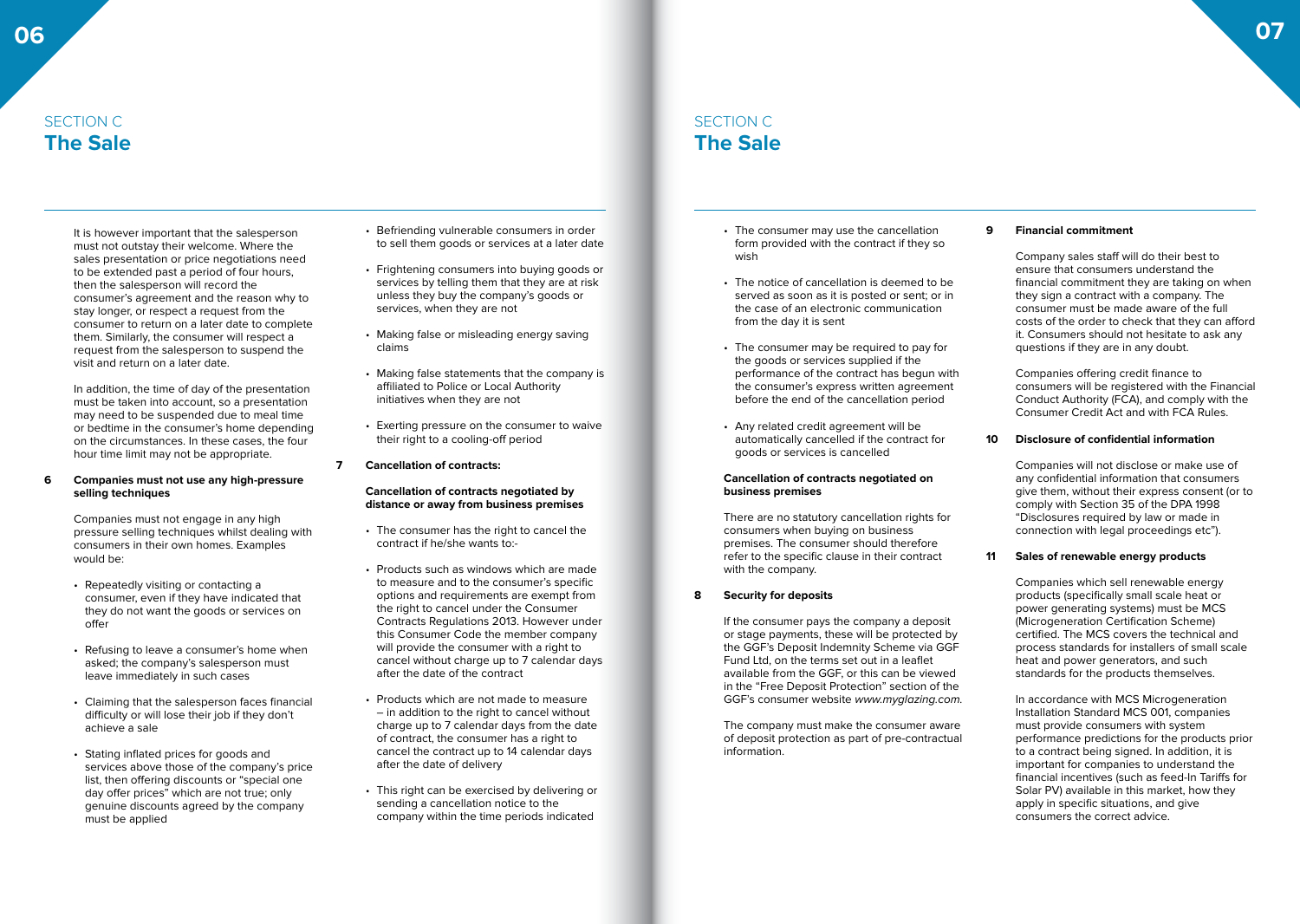### SECTION D **The Survey**

# SECTION E **Product(s)**

#### **1 Date of survey**

The company will carry out the survey as soon as possible, and this should be within three weeks of the contract being signed. However, it is to be noted that this period is not a condition of the contract between the company and the consumer.

#### **2 Existing defects**

When the company carries out the survey at the consumer's property, their surveyor may find preparatory additional work that will have to be dealt with before the contract can be carried out.

#### **3 Cost of additional work found to be required at survey**

If the company is able to carry out the preparatory additional work themselves, they will quote for doing so. If the consumer is not prepared to pay the company's price for the remedial work, they should seek alternative quotes and consider having it carried out by someone else before they proceed with their contract with the company.

The product(s) will be manufactured to, and with materials in accordance with the specifications laid down in the relevant Building Regulations, British, European and GGF standards.

Where replacement windows are involved, the company will also draw the consumer's attention to the absence of means of fire escape and ventilation, and have in their product range opening windows, which will provide this.

For installations of renewable energy products (specifically small scale heat or power generating systems), MCS-certified products must be used.

### SECTION F **The Installation**

#### **1 Date for installation**

The company's contract with the consumer will contain either an anticipated start date, or an anticipated delivery time. A mutually convenient start date or delivery time will be agreed with the consumer when it is known when the products will be manufactured and available.

The company will give the consumer as much advance notice as possible of any significant delay to the anticipated start date or delivery time, discussing any reasonable alternative delivery or installation arrangements as may be requested by the consumer.

#### **2 Failure to start on time**

If the company is unable to start the contract by the anticipated start date, (unless caused by circumstances beyond their control) the consumer should refer to the specific clause in their contract with the company.

#### **3 Standard of work**

The goods shall be installed in accordance with the relevant Building Regulations, British and European standards, or, where these do not exist, with GGF trade standards. Examples would be the GGF Good Practice Guide for the Installation of Replacement Windows and Doors, and the GGF Good Practice Guide to the Installation of Conservatories.

Installations of renewable energy products (specifically small scale heat or power generating systems) must meet the relevant installer standards of the MCS (Microgeneration Certification Scheme) or equivalent. Code member companies must be certified to these MCS standards.

#### **4 Health and Safety**

Work will be carried out in accordance with the company's health and safety policy, and in accordance with any recognised trade procedures relating to the work, examples would be the GGF Code of Practice for Window Installation Safety and the GGF Code of Practice for Working at Heights.

At all times, care must be taken to ensure that householders/members of the public are not exposed to any form of hazards generated during any works controlled by the company. The use of signs and barriers should be considered as a minimum requirement. In addition householders should be requested to keep themselves and especially children clear of the area.

When glass is stored temporarily on domestic premises, it must be covered over and secured if left or the storage area protected to prevent people and especially children from being able to approach it, and the consumer advised of the danger.

The movement of the consumer's property to gain access to the work area should be avoided, particularly heavy or fragile items. The installer should request the consumer, where reasonable, to move items to allow safe access to the work area. All waste, particularly broken glass, should be cleared from the work area regularly at the end of the day, and the property left in a clean and tidy condition.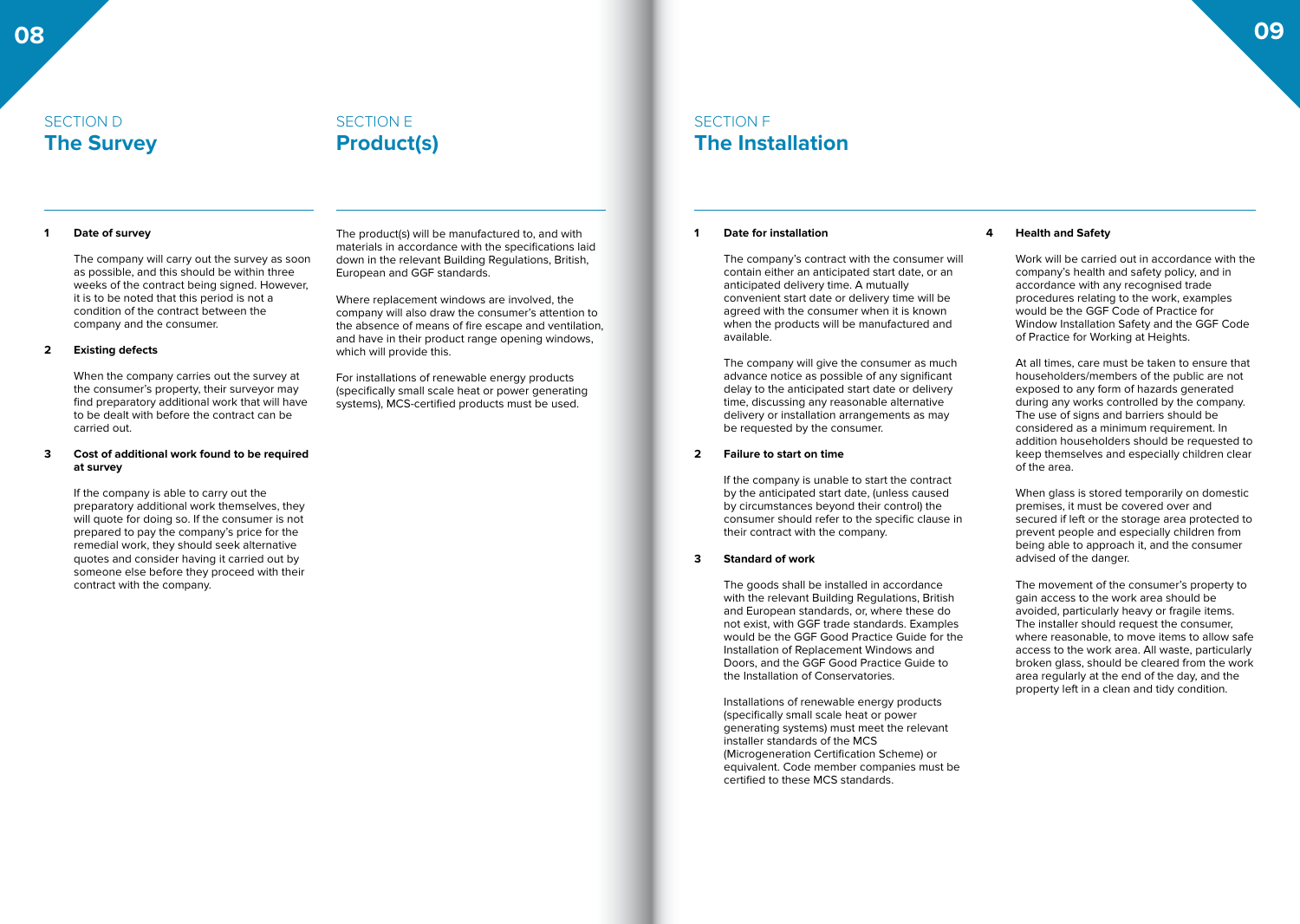### SECTION F **The Installation**

# SECTION G **The Guarantee**

#### **5 Existing defects**

When the company carries out the installation their installers may find unexpected associated work required to the consumer's property that will have to be dealt with before they can continue. An example would be the discovery of dry rot when the windows are removed.

The company will discuss with the consumer the nature of the unexpected associated work, how it could not have been foreseen before installation, and how the associated work will need to be dealt with in order that the installation may continue.

#### **6 Damage**

The company shall take every reasonable precaution to protect the consumer's property and possessions, and will carry insurance in case anything is accidentally damaged by them.

It is recommended that the consumer removes anything that has monetary or sentimental value to a safe place.

#### **7 Feedback from consumers**

Code Members welcome feedback from consumers on the quality of the products and service provided. Consumers can provide this feedback via the GGF's consumer website www.myglazing.com on the Member company's profile page, and via the company's own feedback questionnaire system if they operate one.

#### **1 Statutory rights**

The company's guarantee does not take away or diminish the consumer's statutory rights.

(Consumers requiring information or advice on their statutory rights may wish to contact the Citizens Advice helpline on 03454 040506, or visit their website www.adviceguide.org.uk.)

#### **2 Period and details of guarantee**

The company must provide the consumer with clear and accurate details of the guarantee, including the period of the guarantee and the conditions attached.

#### **3 Transfer of guarantee**

If the consumer moves house, the unexpired period of the guarantee can be transferred to the new owner on the terms stated in the consumer's contract with the company. The company may ask to inspect the installation before agreeing to the transfer, to ensure that it has not been neglected or misused; and they may charge a reasonable transfer fee and inspection fee.

It is in the interests of the new owner, or solicitors acting on that person's behalf, to contact the company at an early stage in the buying process.

#### **4 Insurance backed guarantee**

Except in the case of repair work, the company must inform the consumer whether an insurance policy is available to provide service under the guarantee should the company cease to trade before the expiry of the guarantee period.

Some products will automatically benefit from an insurance backed guarantee, and the company must explain to the consumer exactly which these products are.

Other products will not automatically benefit from an insurance backed guarantee, and the company may offer the consumer the opportunity of buying an insurance policy to provide service under the guarantee should the company cease to trade before the expiry of the guarantee period. It is the consumer's choice whether to purchase such an insurance policy, however it is recommended by the Federation that the consumer should do so.

The company must make it clear which insurance broker provides this insurance backed guarantee.

#### **5 Additional optional warranties**

SECTION G

**The Guarantee**

Where a company offers additional optional chargeable warranties they must clearly explain the nature, key elements and cost of them to consumers.

Companies must not use high-pressure selling of additional warranties, nor misrepresent their costs, coverage or the benefits they provide.

# SECTION H **Effective training for staff of code member companies**

Companies must provide relevant and effective training to make sure that their staff understand the provisions of this code, and their own legal obligations to consumers and responsibilities under the code. Refresher training must be provided when the training needs to change in response to incidents that arise, consumer feedback or new legislation.

### SECTION I

# **Performance monitoring of this Code**

The Federation will ensure that this Consumer Code of Practice is effective by carrying out compliance and performance monitoring of code member companies.

# SECTION J **Use of Logos**

#### **1 The Trading Standards "TSI Approved Code" Logo**

Code member companies must comply with the terms of the copyright licence that govern the use of the logo.

#### **2 The GGF Consumer Code Logo**

This logo will be used by code member companies in line with guidelines issued by the GGF Marketing and Communications Department.

# SECTION K **Membership of the Code**

#### **1 Eligible Members**

Code member companies must be a Member of the GGF as well as being a code member.

#### **2 Discipline and Sanctions of Code Members**

If a code member commits a material or persistent breach of this Code, then the GGF Finance and Membership Committee will determine and apply the appropriate sanction in accordance with the Rules of the GGF.